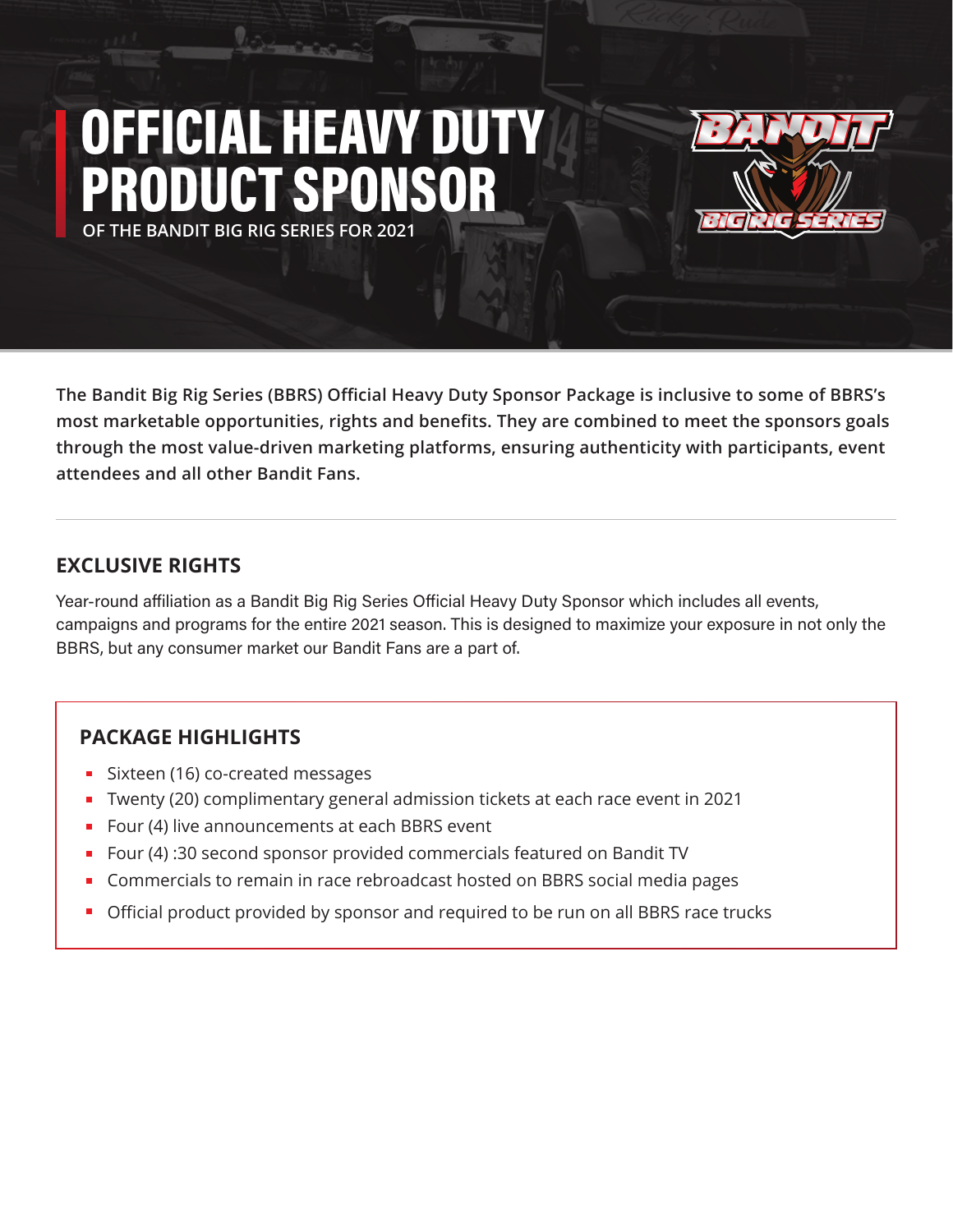#### **BANDIT BIG RIG SERIES YTD MARKETING STATS**

 $\bigcirc$ 

## IMPRESSIONS 68,967,595

REACH 35,221,099





ENGAGEMENT 589,663



133,842 SOCIAL FOLLOWERS

## COMPANYBRANDING RGHTS & AFFILIATIONS



#### **WINTERS RACING LLC**

**EST VALUE**

**\$1,056,000**

Bandit Sponsored – Doug Winters NHRA Pro Mod Drag Racing

Co-branded with the Bandit Series in conjunction with Winters Racing at 14 NHRA events throughout 2021. Events average over 500,000 viewers per combined airings on Fox Sports 1. Exposure to more than 2 million social media followers throughout the season

#### **BANDIT TV**

**EST VALUE \$656,000**

Livestream Broadcasting and Production Advertising

Branded logo and commercials on all Bandit TV livestream (YouTube/  $\blacksquare$ Facebook), along with a strong rebroadcast, effectively reaching more than a 15 million viewership

#### **SOCIAL MEDIA**

**EST VALUE \$464,000**

Paid Search and Organic Advertising

■ Targetable (Geotargeting methods) which produce immediate measurable results – reach of nearly 8.8 million engaged fans

#### **TRADITIONAL ADVERTISING**

**EST VALUE \$386,000**

TV, Radio, Out-of-Home and On-Site Marketing

Reaches a wider, new audience and offers tangibility – gets your business in front of new customer opportunities – Exposure to more than 70 Regional & Local TV & Radio Stations within 8 markets

#### **PRINT ADVERTISING**

**EST VALUE**

**\$125,000**

Branded Race Day Schedules, Programs, Banners, Posters, etc.

Your featured brand will be seen millions of times in 2021 through all BBRS forms of print media

### TOTAL ESTIMATED MEDIA VALUE OF \$2,687,000+